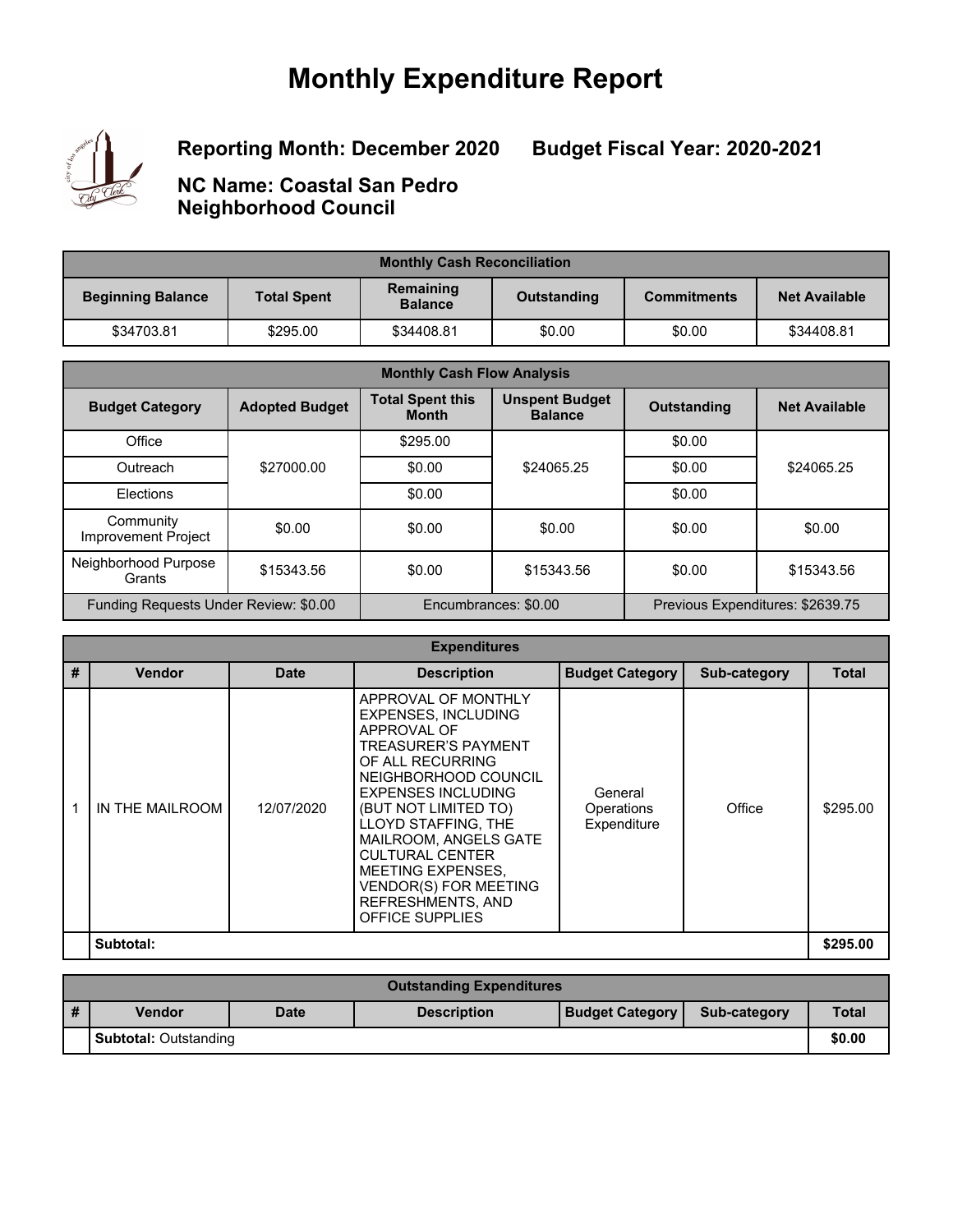

### The Mailroom-Virtual Office Services

Attn: Kristina Smith 1840 S Gaffey St Suite 102 San Pedro, CA 90731 United States

Phone: 310-918-8650 ksmith-mailroom@mail.com City of Los Angeles BTRC# 0000109027-0001-9

### Bill To:

#### Coastal San Pedro Neighborhood Council

l.dominguez@yahoo.com

| <b>Description</b>                                                                                                                                                                                                                                                                                                                                                                        | Quantity | <b>Price</b> | Amount       |
|-------------------------------------------------------------------------------------------------------------------------------------------------------------------------------------------------------------------------------------------------------------------------------------------------------------------------------------------------------------------------------------------|----------|--------------|--------------|
| NOV 2020 Services<br>VIRTUAL OFFICE SERVICES: Includes printing and assembly of agenda packets for<br>monthly meeting, printing of committee reports, agendas & meeting support<br>documents requested by committee chairs; and physical posting of notices at<br>Mailroom. Finalizing and sending correspondence. Also includes telephone<br>answering service. Flat monthly rate \$125. | 1        | \$125.00     | \$125.00     |
| MONTHLY WEBSITE SERVICES NOV 2020<br>Uploading and general maintenance of website files including announcement of<br>upcoming meetings and events, posting of agendas/minutes and other related files.<br>Flat monthly rate of \$50.                                                                                                                                                      | 1        | \$50.00      | \$50.00      |
| MONTHLY STORAGE FEES NOV 2020<br>Storage fees for storing sound equipment, file cabinet w/files, current printer, old<br>outdated printer & sorter, paper goods, canopy, banners, etc.                                                                                                                                                                                                    | 1        | \$50.00      | \$50.00      |
| SOCIAL MEDIA/EMAIL BLAST MONTHLY FEE<br>NOV 2020: Emails sent through Constant Contact to stakeholder list announcing<br>upcoming committee meetings and monthly meetings. Also includes posting of<br>meetings on CSPNC Facebook page.                                                                                                                                                   | 1        | \$25.00      | \$25.00      |
| Constant Contact - NOV 2020<br>Constant Contact Service @ \$45 per month. Paid by Mailroom due to CSPNC<br>purchase card on file no longer being valid.                                                                                                                                                                                                                                   | 1        | \$45.00      | \$45.00      |
|                                                                                                                                                                                                                                                                                                                                                                                           |          | Subtotal     | \$295.00     |
|                                                                                                                                                                                                                                                                                                                                                                                           |          | Shipping     | \$0.00       |
|                                                                                                                                                                                                                                                                                                                                                                                           |          | <b>Total</b> | \$295.00 USD |

## **INVOICE**

Invoice #: 1043-CSPNC Invoice date: Dec 6, 2020 Reference: NOV 2020 SERVICES Due date: Dec 16, 2020

> Amount due: **\$295.00**